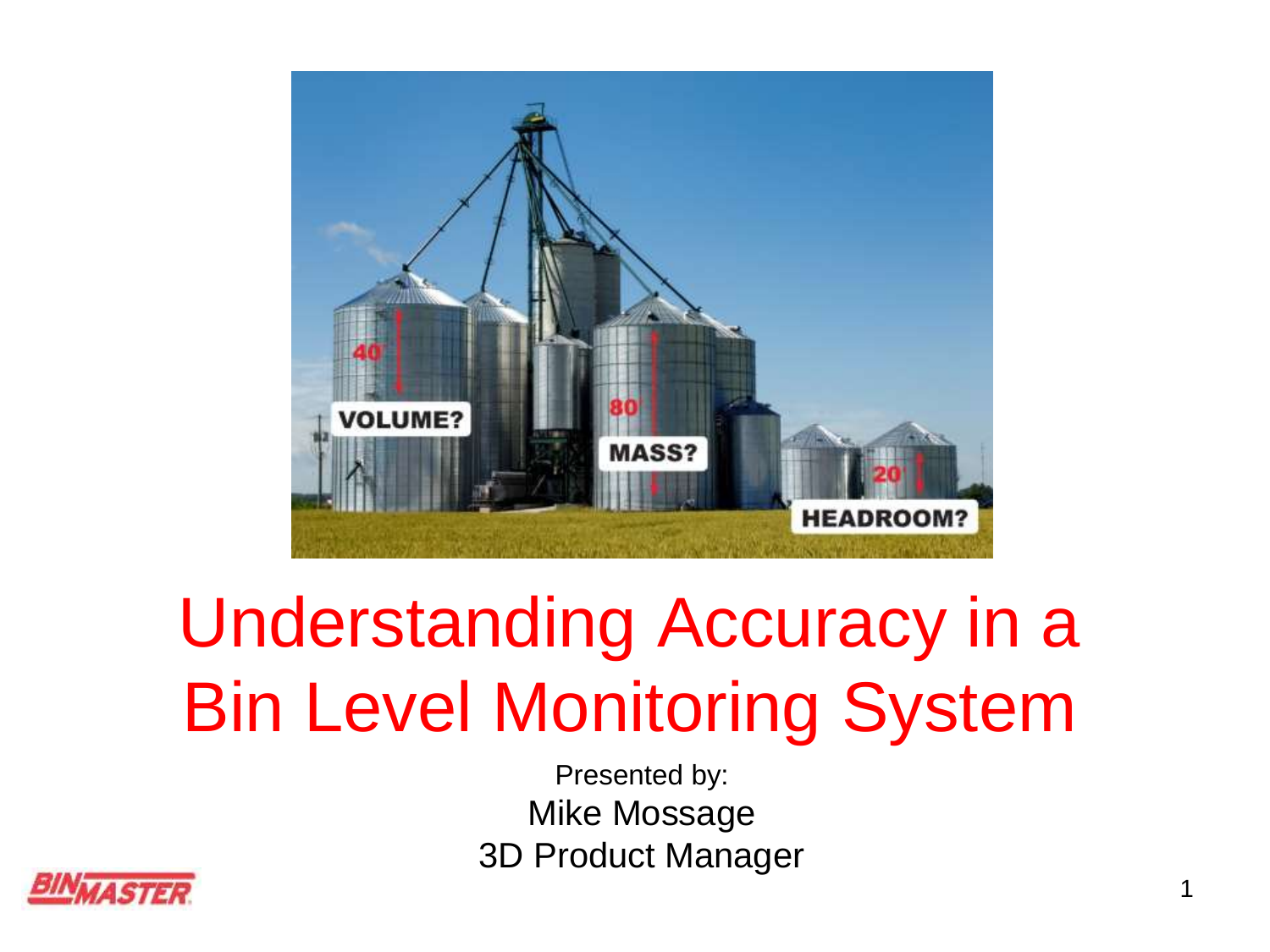### What is Accuracy?



Noun: accuracy ac·cu·ra·cy /ˈakyərəsē/

the quality or state of being correct or precise.

Synonyms: correctness, precision, preciseness, exactness, exactitude

Technical: the degree to which the result of a measurement, calculation, or specification conforms to the correct value or a standard.

Greater inventory accuracy has been increasingly requested by the grain, feed, seed and ethanol industries. The amount and value of inventory is essential to financial performance and continuous production.

**And, the boss said we need more accuracy!**

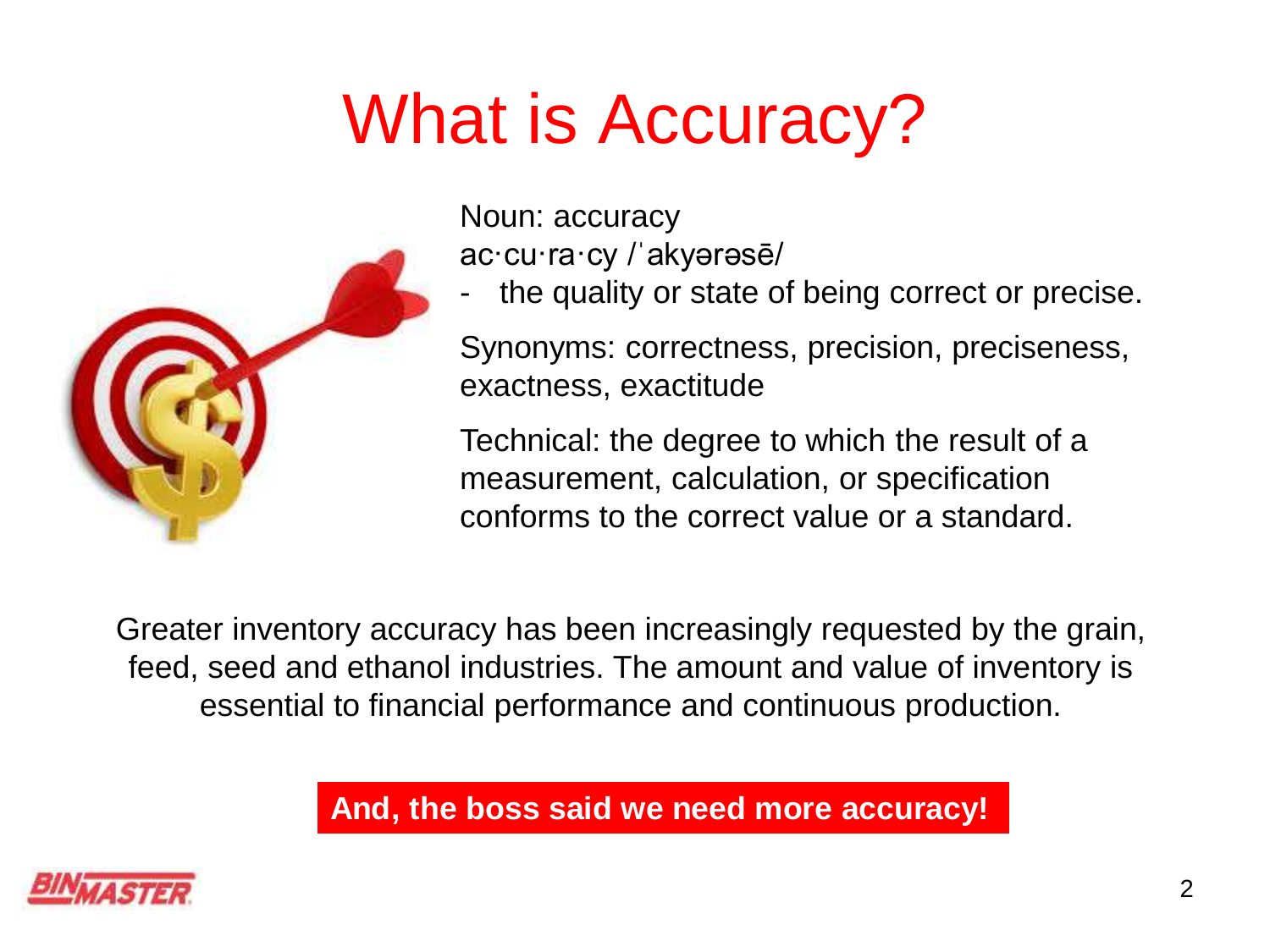

#### Level

- The distance from the device to the material surface
- Different types of devices have different dead zones and measuring ranges
- The upper dead zone is an area at the top of the bin that isn't measured
- The distance measured starts at the bottom of the dead zone
- The device cannot "sense" material in the dead zone
- Some devices also have a lower dead zone where material is not measured below a certain point

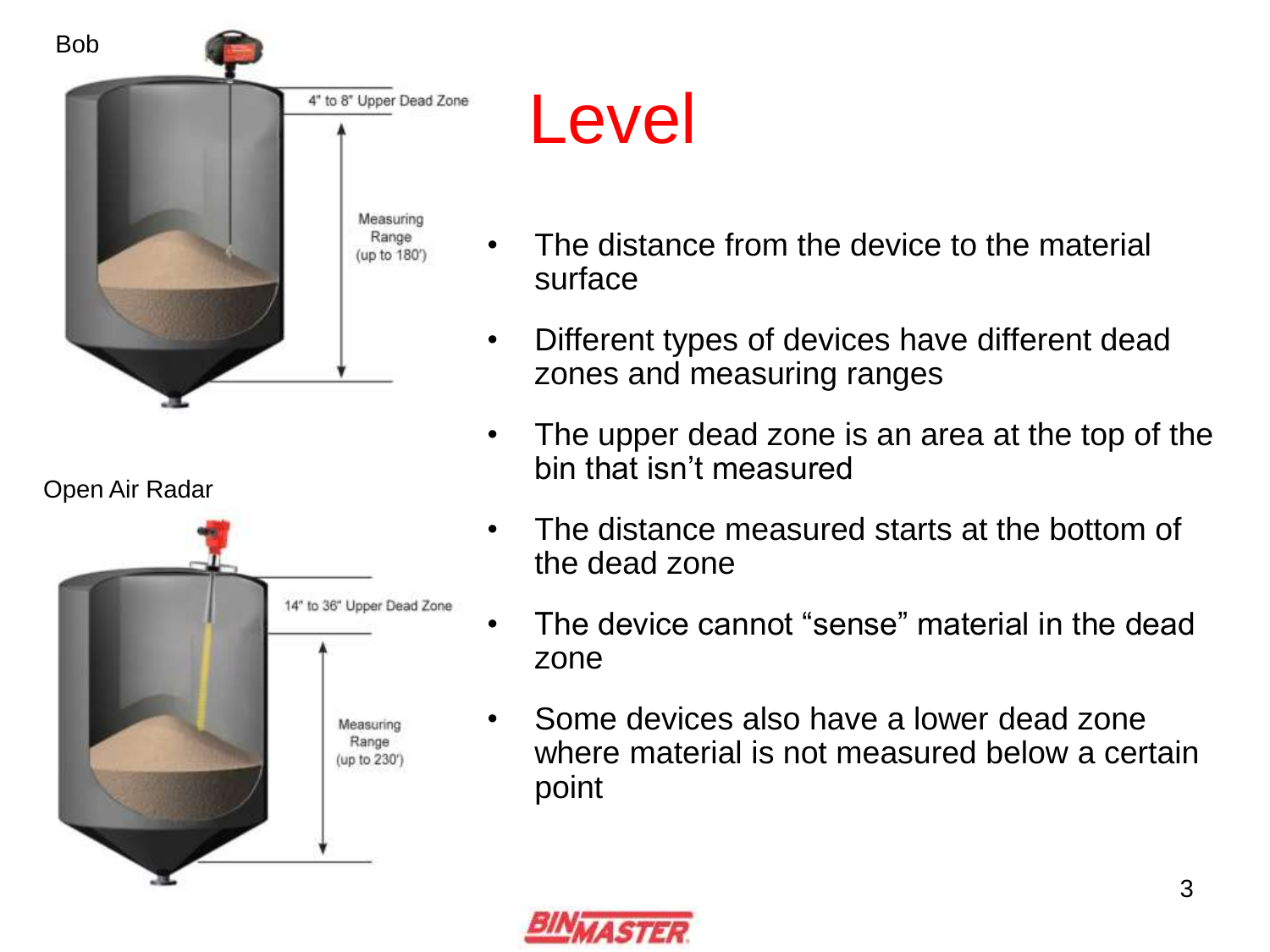# Volume



Correct dimensions are vital for volume calculations to be accurate.

- The amount of three dimensional space the material takes up
- A calculation based on the internal vessel dimensions and the distance to the material surface
- If the bin dimensions are incorrect, the volume calculation will be as well
- Material flow, buildup, and bridging can also affect volume calculations
- Other factors impacting volume include location of filling and discharge points

**Volume estimates can be inaccurate, even when level is extremely accurate.**

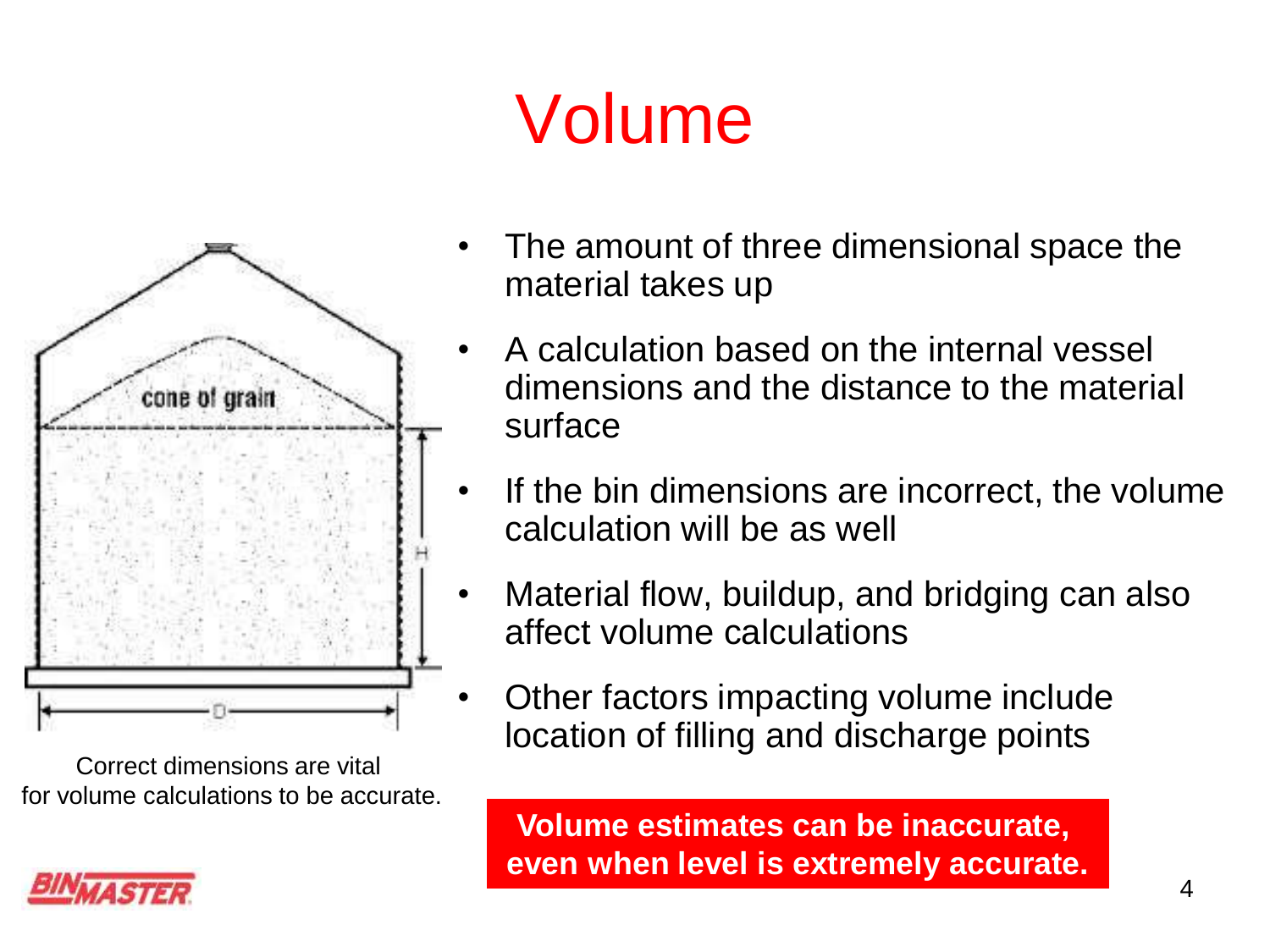#### **Mass**



- An estimate of the weight of material in the bin (pounds, tons, metric tons)
- Mass is impacted by bulk density, which is how much a cubic foot of the material weighs
- The bulk density (lb./ft. $3$ ) of the material can vary significantly
- Moisture content impacts weight
- Compaction causes greater bulk densities at bottom versus top of bin
- Errors or fluctuations in bulk density impact mass estimates



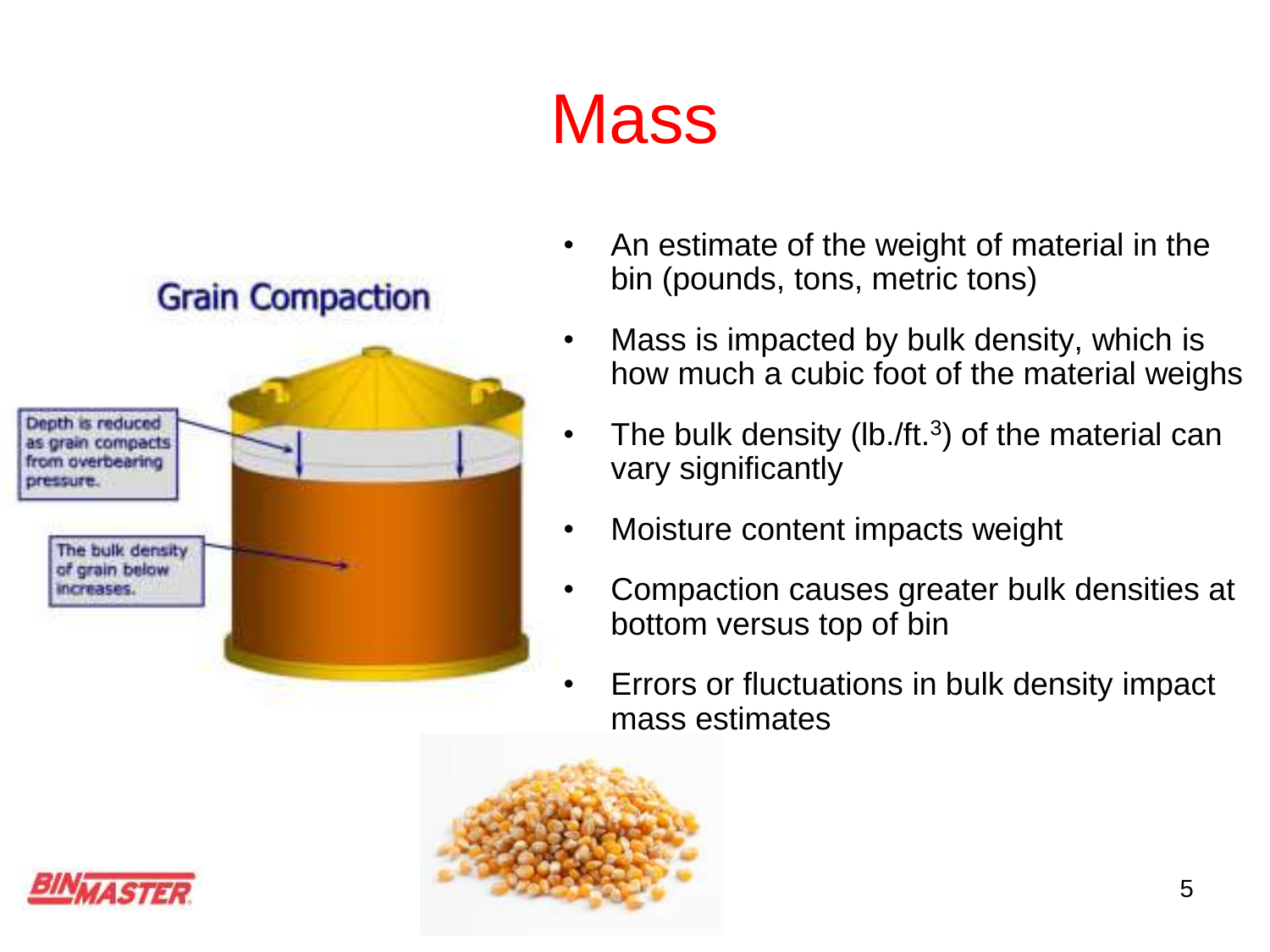## Single Point Measurement

- Devices such as bobs, guided wave radar, open air radar and ultrasonic
- Measure a single point in the vessel directly below the device
- Measures the distance from the sensor on the top of the tank to the material surface (Remember the dead zone!)
- Properly installed, accuracy is what is stated in the literature, ±0.25% of the total distance measured
- Like dropping a tape measure without climbing the bin
- Distance to material is referred to as headroom







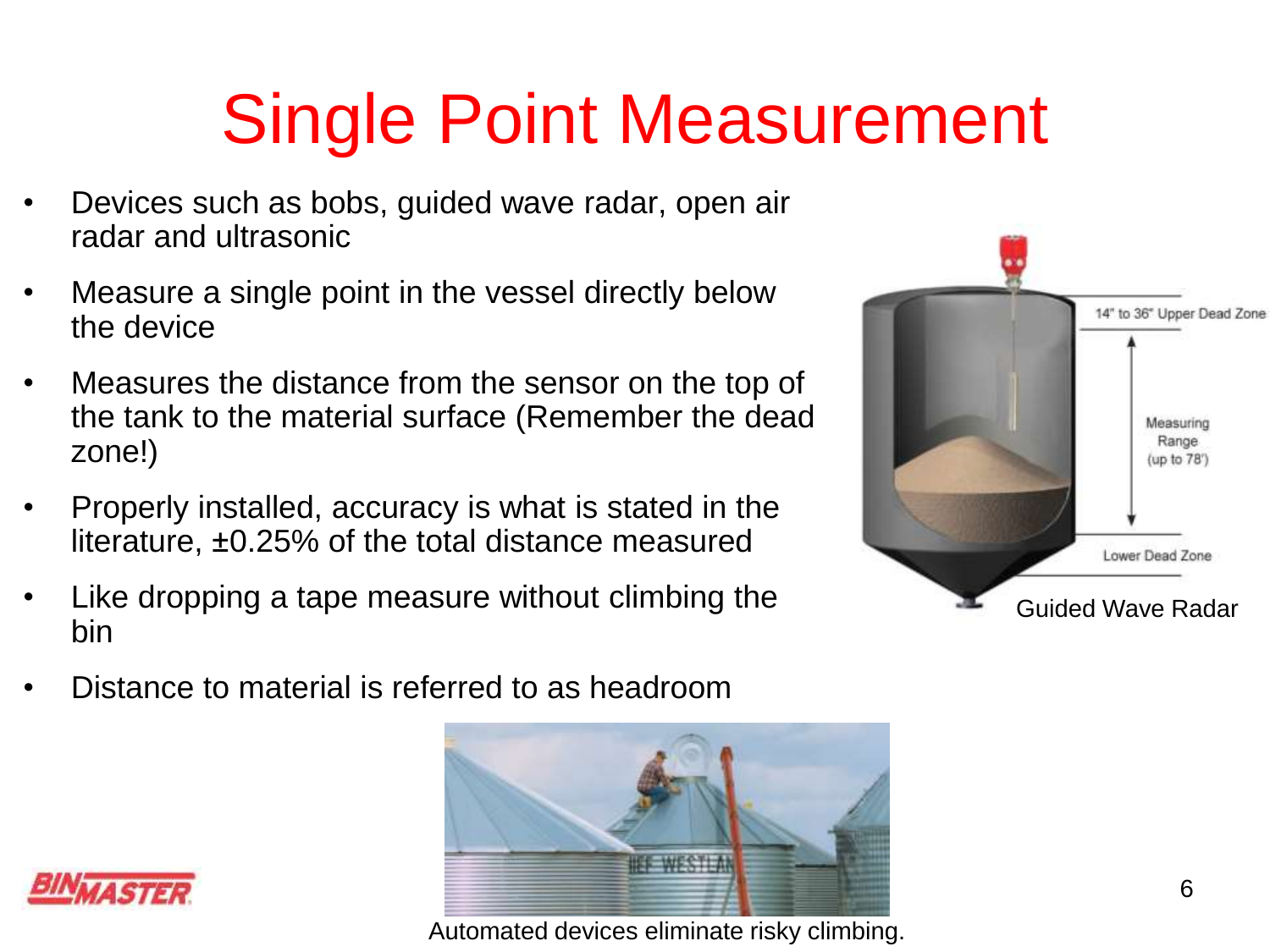# Angle of Repose

- Angle of material that forms when a bin is being filled or emptied
- Flowing material tends to pile symmetrically in a center-fill, center-discharge bin
- Generally referred to as "cone up" or "cone down"
- Draw a horizontal line from at a point 1/6 from the outer perimeter
- If you take the material in the peak and fill in the voids, it will flatten out the angle of repose.
- Mounting a single point device 1/6 from the outer perimeter will provide the best volume estimate
- In free flowing material in smaller bins, volume accuracy can quite good using a single point device





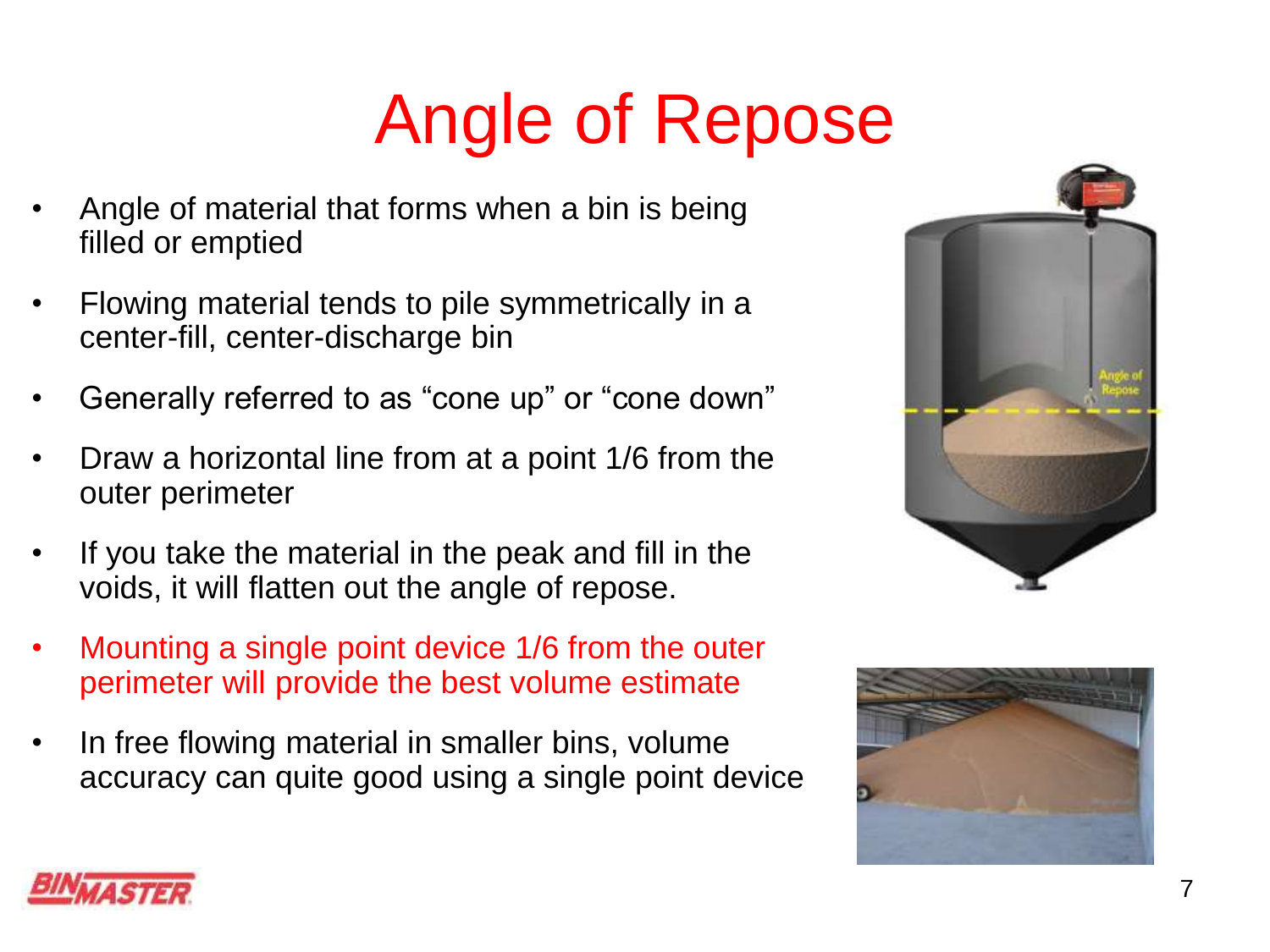## Single Point Device Accuracy

Level Volume

Mass

|  | 50% Air      |
|--|--------------|
|  | $-50$ %Water |
|  |              |

Technically, The Glass is Completely Full.

- As you progress from level > volume > mass, accuracy can begin to diminish due to a number of factors.
- Level the distance to the material at that point will be highly accurate
	- Don't forget dead zones
- Volume will be less accurate if
	- Device is not installed at optimal location
	- Vessel dimensions are incorrect
	- Material is not free flowing
- Mass will be less accurate if
	- Bulk density is incorrect
	- Compaction has occurred
- Accuracy is impacted by all of these variables

**A level sensor is not a scale!**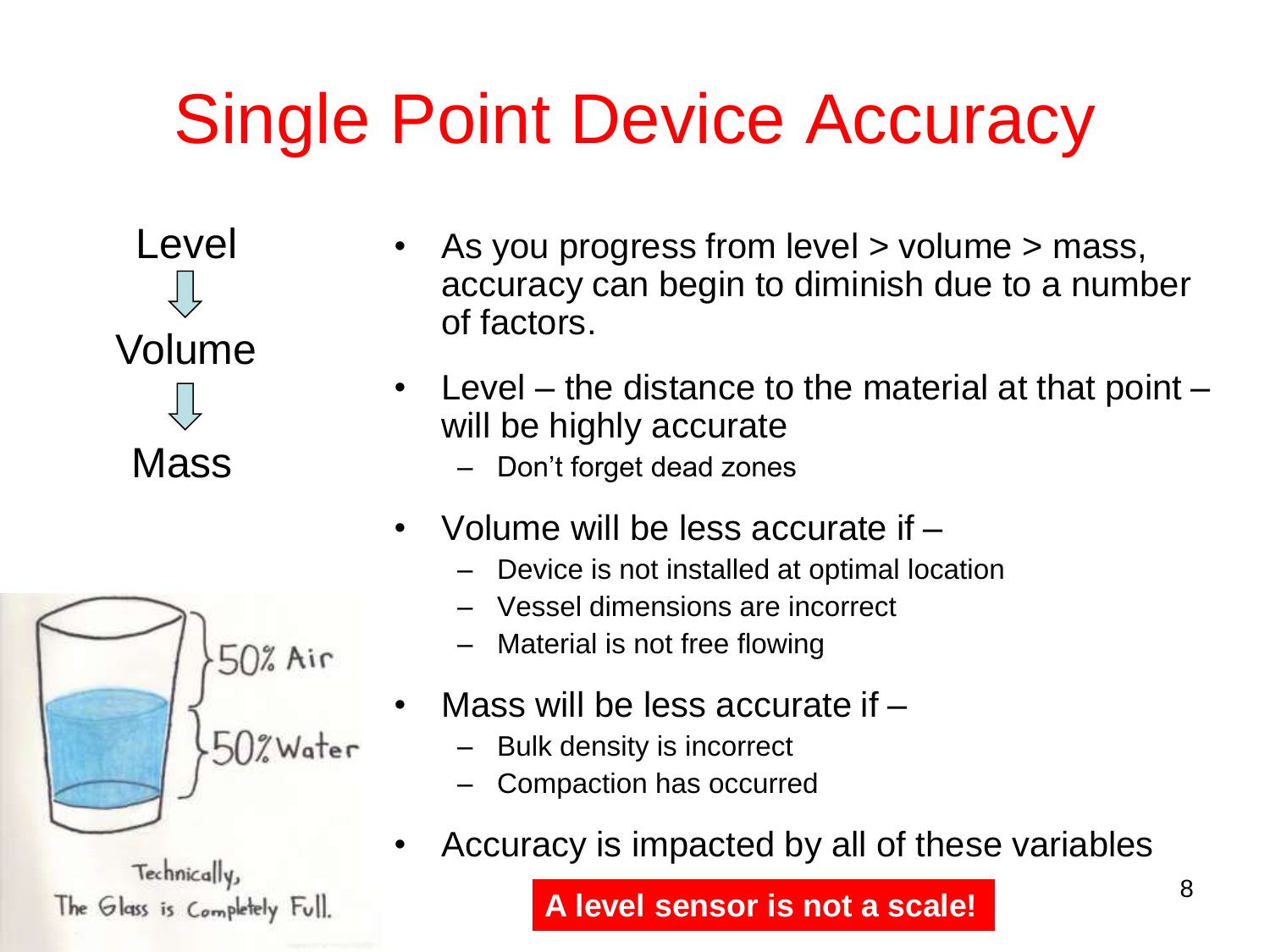#### Multiple Point Measurement

- Devices include 3DLevelScanners and bob systems
- Measures the level of material at multiple points in the vessel
- Multiple measurements are used to calculate volume
- Takes into account variations that occur across the topography of the material
- Often used in large bins or bins with multiple filling and discharge sites
- Greater accuracy in powders (like flour) or materials that tend to form irregularly in the bin (soybean meal)





**More Measurement Points = Greater Accuracy**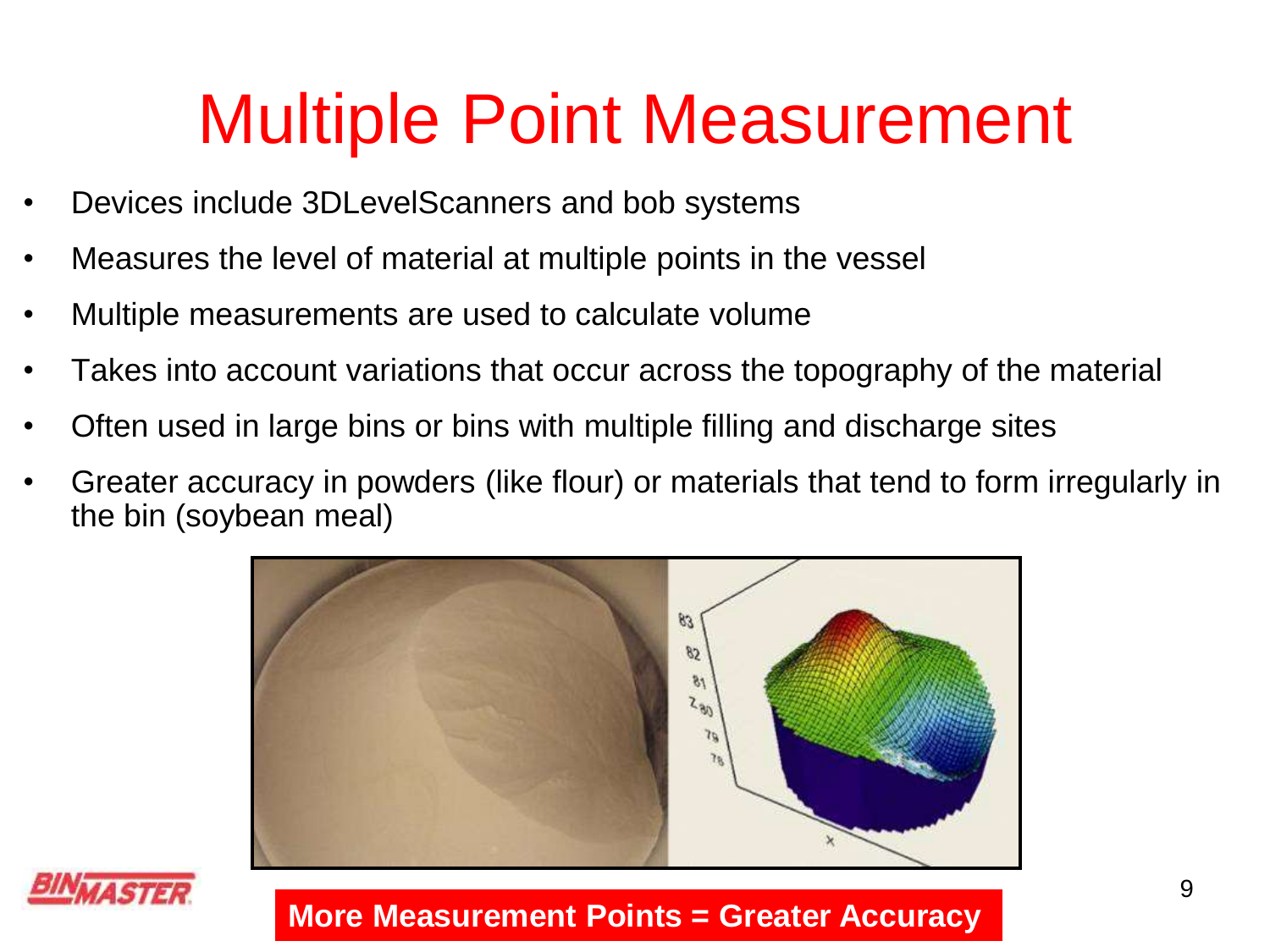## Multi-Bob System



|               |              | Vessel Details                                                                |                           |                 |
|---------------|--------------|-------------------------------------------------------------------------------|---------------------------|-----------------|
| Com<br>386 DT |              | Vargel Device                                                                 |                           |                 |
|               |              | AM Label                                                                      | <b>Height Status</b>      | Fielas<br>Weigh |
|               | $\mathbb{R}$ | <b>Moth Serroot</b>                                                           | 74.36 Fast                | 25x             |
|               | ź.<br>5      | Center Serror                                                                 | 59.66 Fast                | 28%             |
|               | ä.           | If act Sensor<br>Well Senate                                                  | 74.41 Fast<br>74.36. Feet | 26%<br>264      |
|               |              | ayan                                                                          |                           |                 |
| 料             |              | <b>Contract Provide</b><br>Latificature TL/25/2011 9:00:43 AM Next Measure NA |                           | Door            |

- 2 to 32 bobs on top of a bin or building, taking measurements at scheduled time intervals
- Each sensor takes a measurement directly below its mounting location
- Software reports level data for each sensor and calculates average level and % full
- Strapping table for input of "weight to distance" data to adjust for compaction
- More data than a single bob system, but not recommended if volume and mass need to be accurate
- Can be an economical alternative where high levels of volume and mass accuracy are not needed

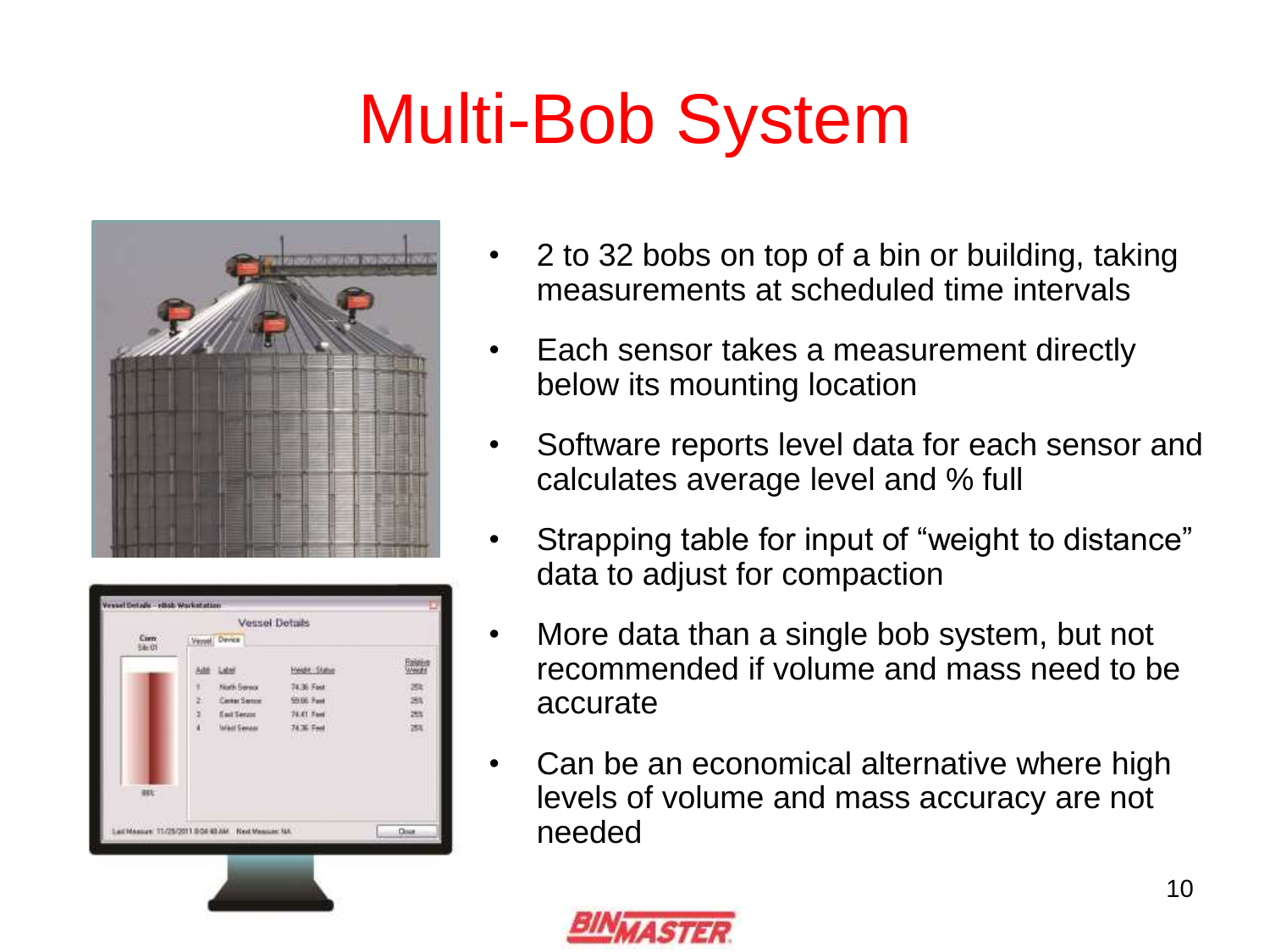#### Sample Multi-Bob Configurations





or any bin where more data is desired

| $rac{1}{2}$ | Voyal Town                                              | Viscont Debate                                           |              |
|-------------|---------------------------------------------------------|----------------------------------------------------------|--------------|
|             | <b>MAI</b> LAW<br>R.<br>Stark.<br>ü<br>Darsey           | <b>HARLTRIN</b><br><b>FEBER</b><br>AP All Peer           | 経はまま         |
|             | $\frac{1}{4}$<br><b>Sec</b><br>West<br>×<br><b>Suar</b> | <b>FEA FINE</b><br><b>Floor Final</b><br><b>FEDE TWO</b> | m            |
| see.        |                                                         |                                                          |              |
|             | Jan Monice: TC/20/2019 14:40 AM - New Massive No.       |                                                          | <b>Cleve</b> |



Five sensor system ideal for 105', 132' Two bob system detects cone up or down.

| Curs.<br><b>GLID</b> | Hend, Deves [1]<br><b>BARTONIA</b>                                        | Vessel Details                                         |               |
|----------------------|---------------------------------------------------------------------------|--------------------------------------------------------|---------------|
| 400.                 | <b>Mdd</b> Labst<br>I Hoth Speem<br>I Ceta Sexo:                          | <b>Thruft: Status</b><br>00 02 Toti  <br>74.28. Foot : | œ<br>701<br>m |
|                      | many areas decorates many-<br>LacHossen 11/25/2011/03/15TAN Next Heavy NA |                                                        | $$ Don        |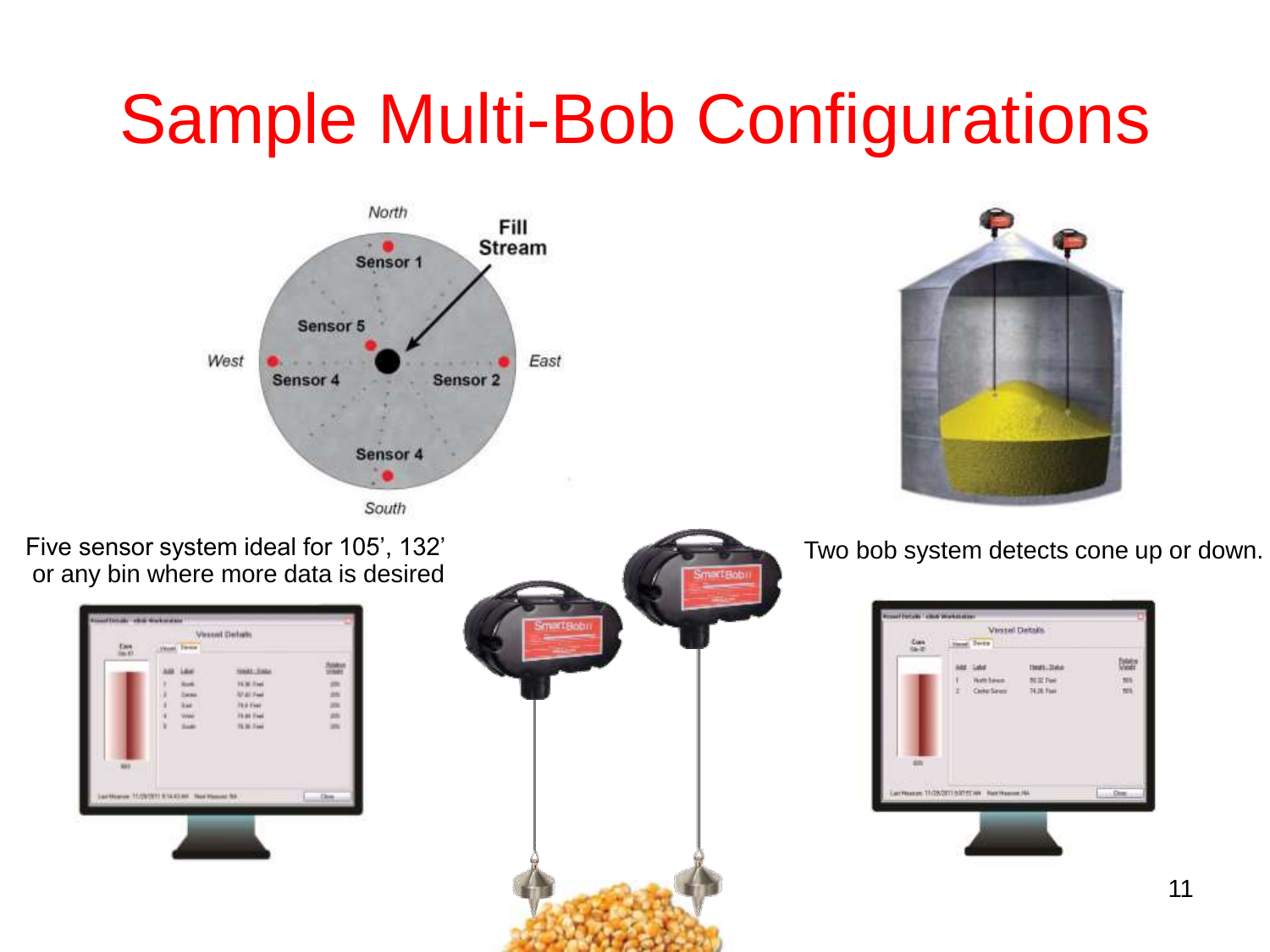## Single Scanner System





- Non-contact, acoustics-based technology
- Measures multiple points in a 70° beam angle
- Advanced algorithms assign a weight to each measurement based upon its relevance
- Best for bins under 60' in diameter
- Single scanner can be used in wider bins, but with decreased accuracy
- Minimal maintenance
- Performs reliably in high dust for more accurate readings
- Reports minimum, maximum and average levels and provides visualization of material surface

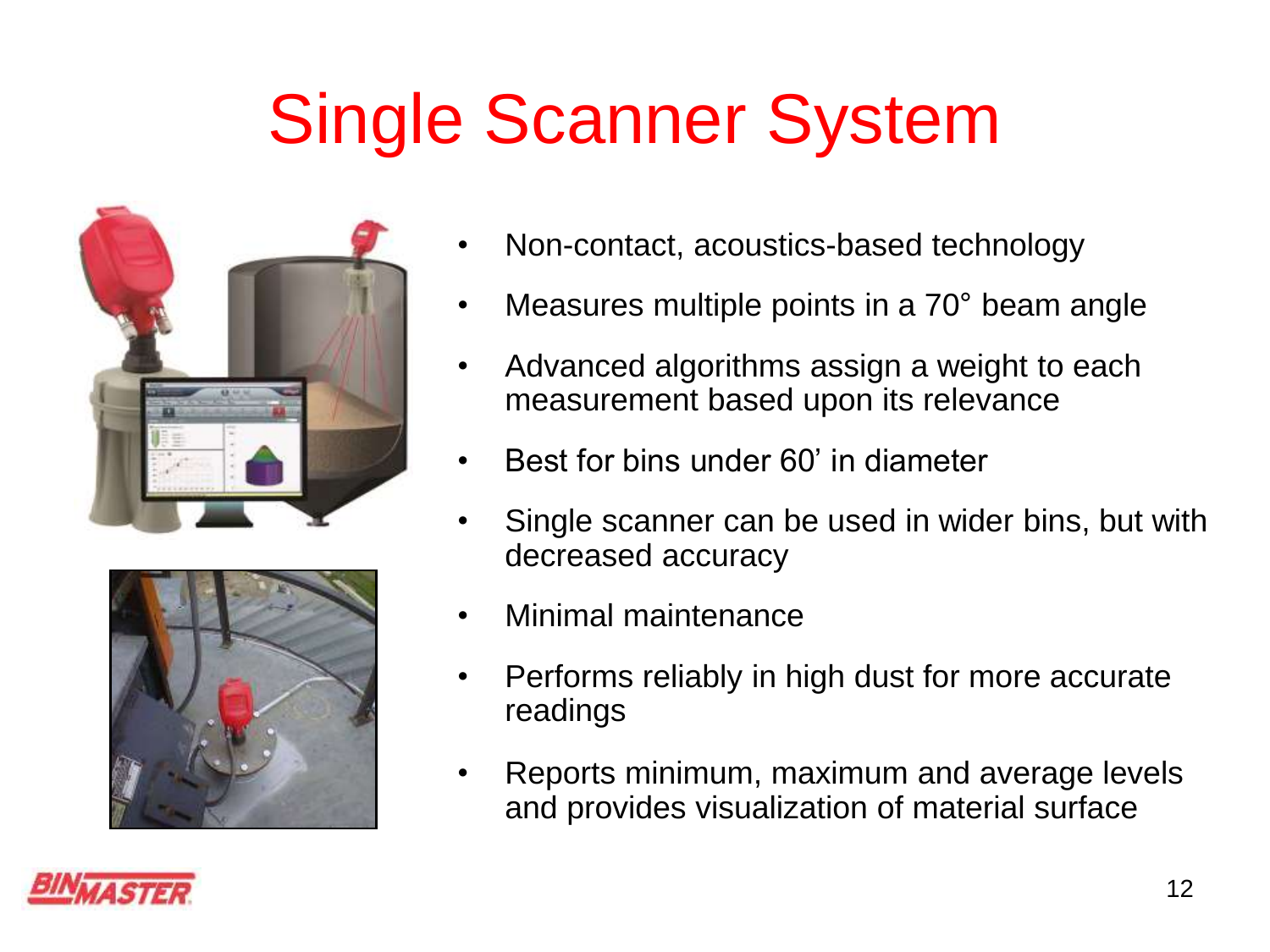## Multiple Scanner Systems

- Adding additional scanners provides more measurement points for even greater accuracy
	- More scanners cover more surface area
	- Needed to detect high levels in large bins
- Often used when a bin is over 60' in diameter and greater accuracy is desired
	- Especially when bin is filled to higher material levels
- Number of scanners needed is determined by vessel size, desired accuracy and your budget!
	- 2 or 3 scanners common in 90' and 105' diameter bins
	- 4 scanners for high accuracy in 132' and 160' diameter bins
- You can start with a single scanner and add additional scanners at a later time





Scanner #1 mounted near the center of the bin.



Scanner #2 mounted halfway between the center and sidewall.

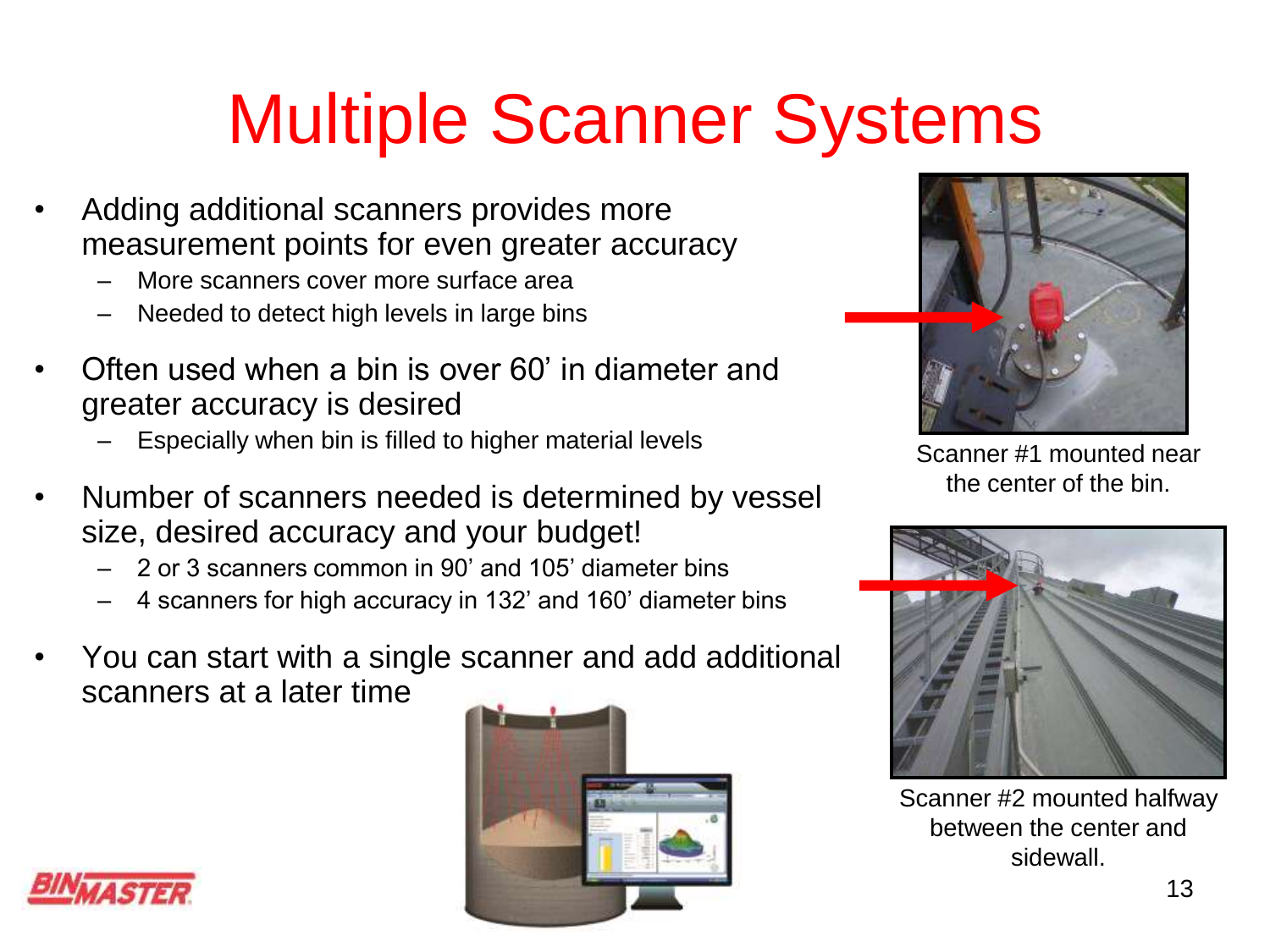#### Multiple Point Device Accuracy

- Recommended whenever
	- There is a need for a high level of accuracy
	- Vessels are large or have multiple filling and emptying points
	- Material does not flow freely and tends to pile randomly
- Levels will be highly accurate
	- The distance to the material is measured at multiple points
	- Accounts for variation in topography across the material surface
	- Minimum, maximum and average levels reported
- Volume accuracy is best when
	- Device is installed at optimal location on bin roof
	- Vessel dimensions are input accurately
	- There are adequate sensors to map the entire material surface
- Mass will most accurate if  $-$ 
	- Bulk density is correct, best calculated when a known amount of material is loaded into the bin
	- Compaction has be accounted for

**Volume accuracy of 3% can be expected.**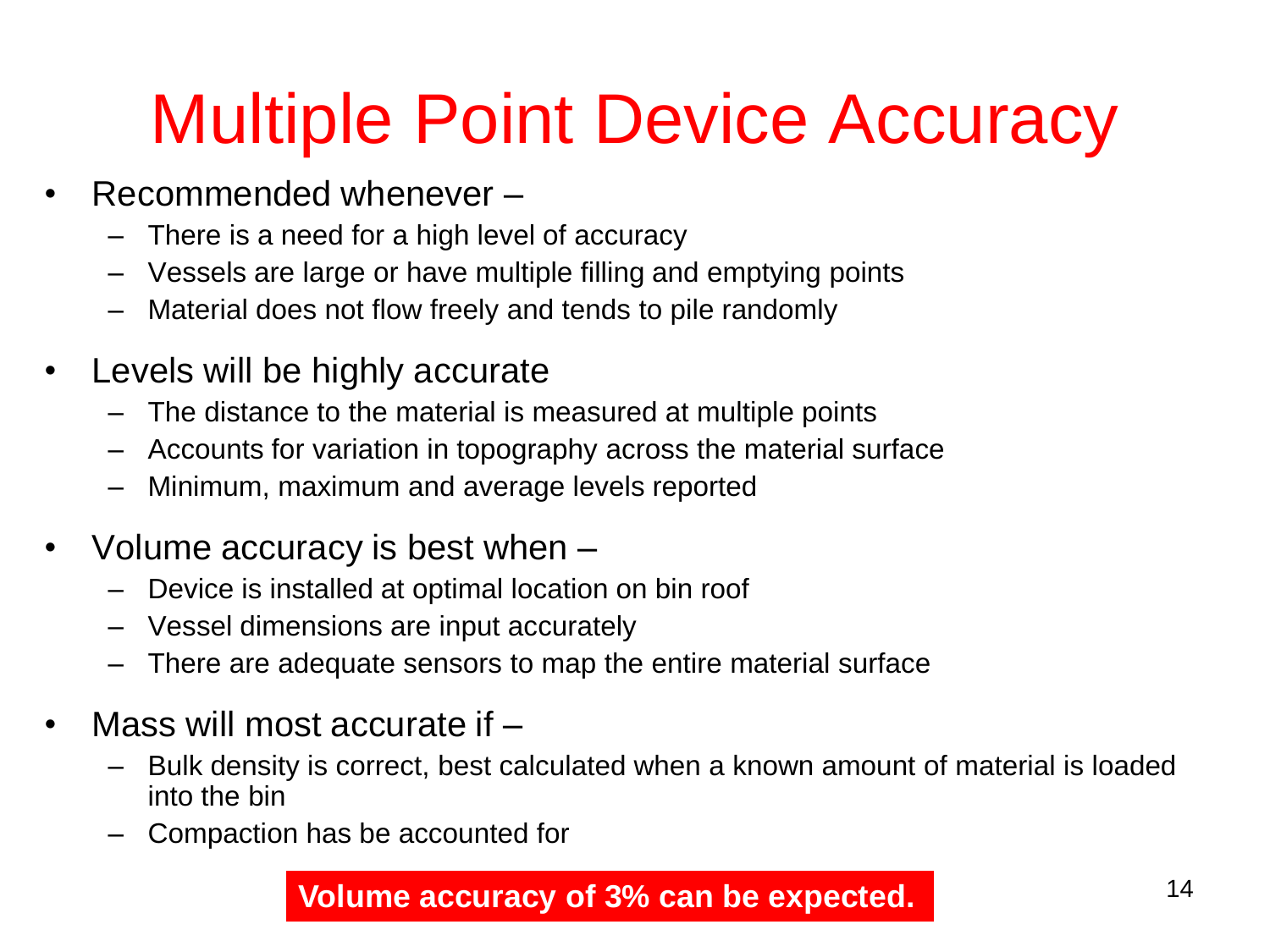# Ethanol Plant Case Study

- The Beginning
	- Needed greater inventory accuracy in extremely active, dusty corn bins
	- Installed single MV scanners on two 75' corn bins for visualization of bin topography
	- Added single MV scanners on concrete DDG silos
- Upgrading the System
	- Upgraded to MVL-2 systems on 75' diameter concrete silos
	- Installed MVL-2 systems on two new 105' diameter steel bins
- Network Visibility
	- Installed MultiVision software for visibility of all bins in real time
	- Tracks level during filling and emptying
	- Reports volume and mass



Scanners are installed on all four large silos.

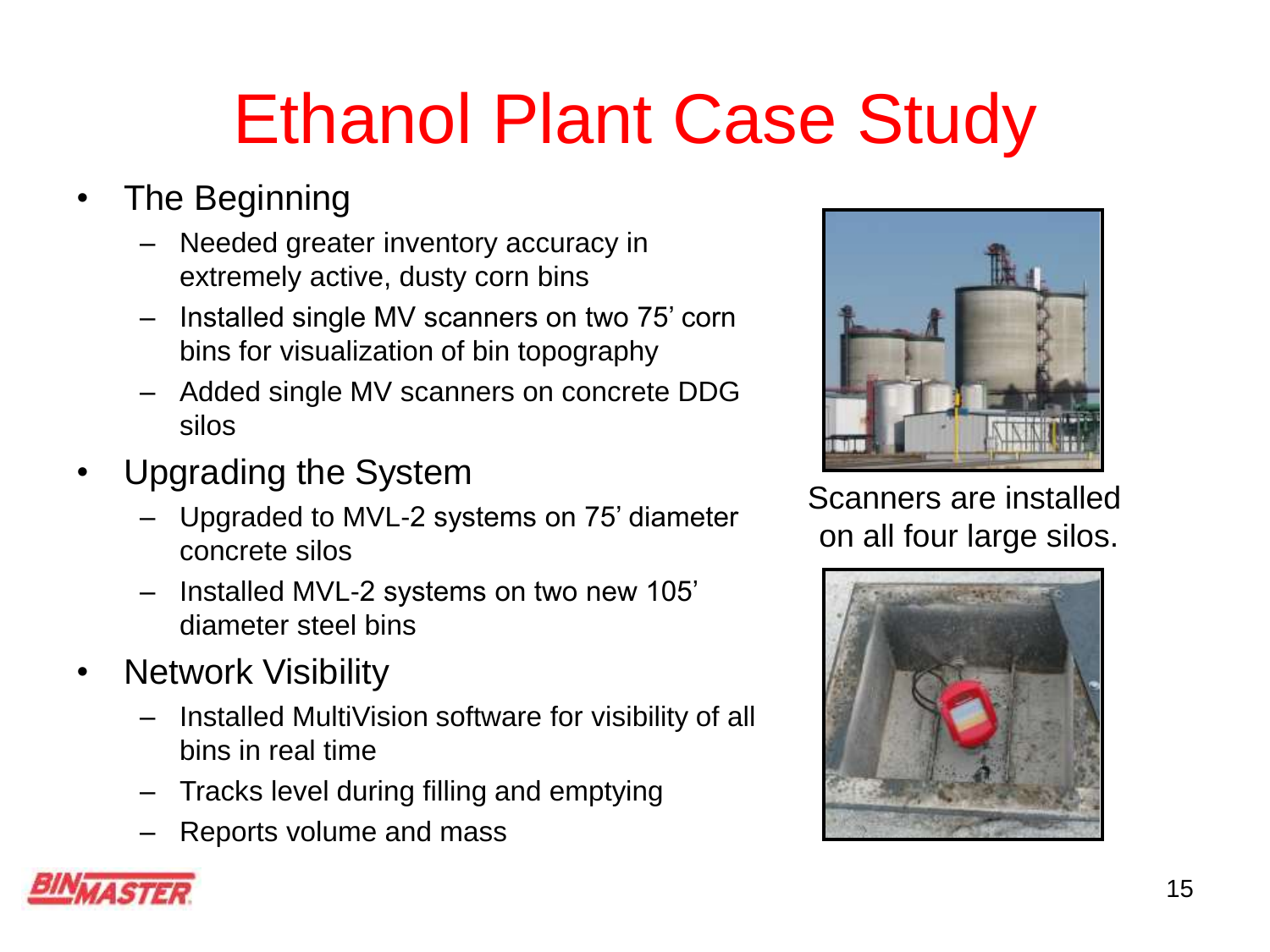#### Real-Time Reporting in Corn & DDG Silos

| 2 3D MultiVision (tech - Local:localhost) - Advanced                                                                                        | LogMeln - Remote Session                                                                                                               |                                                                                                                                                      |                                                                                                               | $\vert \cdot \vert$ $\sigma$ $\vert \times \vert$ |
|---------------------------------------------------------------------------------------------------------------------------------------------|----------------------------------------------------------------------------------------------------------------------------------------|------------------------------------------------------------------------------------------------------------------------------------------------------|---------------------------------------------------------------------------------------------------------------|---------------------------------------------------|
| <b>3D MultiVision</b>                                                                                                                       |                                                                                                                                        |                                                                                                                                                      |                                                                                                               |                                                   |
|                                                                                                                                             |                                                                                                                                        |                                                                                                                                                      |                                                                                                               |                                                   |
| Help<br>File<br><b>Action</b><br>Edit<br>Tools<br>→ Open Pl Save                                                                            | Distance CC Connect Vessel CC Disconnect Vessel (2) Load from Vessel                                                                   | Overview                                                                                                                                             | Sort By: All<br>-10                                                                                           | Connected                                         |
|                                                                                                                                             |                                                                                                                                        |                                                                                                                                                      |                                                                                                               |                                                   |
| Com North Com South<br>DDG North                                                                                                            | <b>DDG South</b>                                                                                                                       |                                                                                                                                                      |                                                                                                               |                                                   |
| Vessels Logs                                                                                                                                |                                                                                                                                        |                                                                                                                                                      |                                                                                                               |                                                   |
| C Corn North (MVL) 2/2<br>Corn<br>Level<br>68.95<br>ft.<br>Max Level 70.14<br>ft.<br>Min Level 51,29<br>化.<br>Volume 41.80<br>$\frac{1}{2}$ | O Corn South (MVL) 2/2<br>Corn<br>Lavel<br>28.03<br>ft.<br>Max Level 37.38<br>ft.<br>Min Level 16.21<br>ft.<br>Volume 16.15<br>$q_{0}$ | O DDG North (MV)<br>Polling:2<br><b>DDG</b><br>Level<br>23.09<br>胜<br>作<br>Max Level 28.74<br>Min Level 18.31<br>ft.<br>Volume 23,85<br>$n_{\rm th}$ | O DDG South (MV)<br>Polling:3<br>DDG<br>Level:<br>88.59<br>Max Level 90.67<br>Min Level 88.59<br>Volume 91.10 | ft.<br>ft.<br>ft<br>%                             |
|                                                                                                                                             |                                                                                                                                        | Ķ                                                                                                                                                    |                                                                                                               |                                                   |
| Scanners General Data retrieve:Completed 8/7/2012 10:07:15 AM                                                                               |                                                                                                                                        |                                                                                                                                                      |                                                                                                               |                                                   |
| 2400<br><b>Start</b>                                                                                                                        | 3D MultiVision (tech -                                                                                                                 |                                                                                                                                                      | 图 < 四 42 暨 2 图 10:07 AM                                                                                       |                                                   |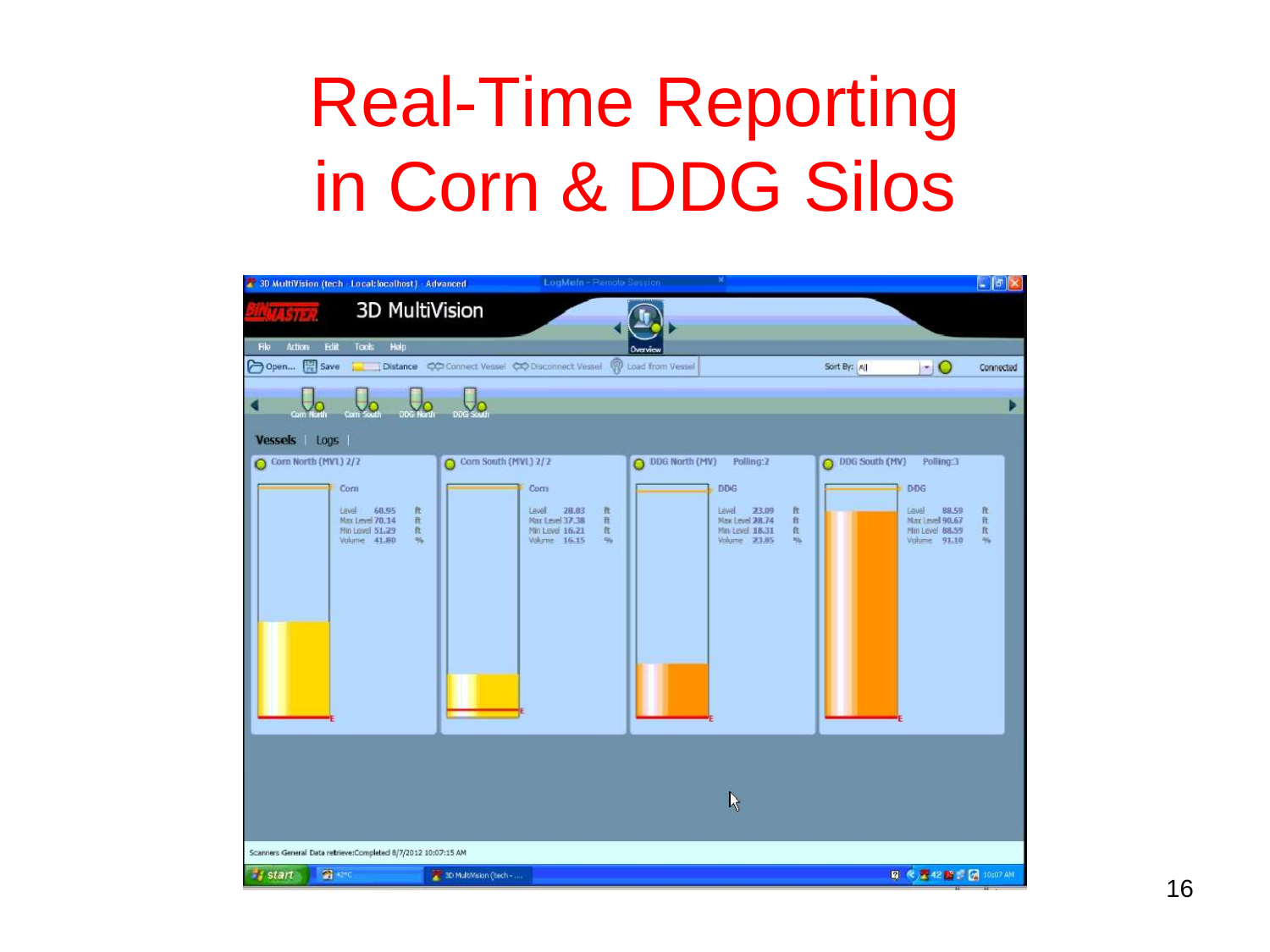#### Historical Reporting Shows Mass and Volume

|                                                                                                                                                                                                                                                                                                                    | 3D MultiVision (admin BinMaster: 192.168.10.252)              | 1 - Remote Session                                                        |              | $\Box$ e                      |
|--------------------------------------------------------------------------------------------------------------------------------------------------------------------------------------------------------------------------------------------------------------------------------------------------------------------|---------------------------------------------------------------|---------------------------------------------------------------------------|--------------|-------------------------------|
|                                                                                                                                                                                                                                                                                                                    | 3D MultiVision                                                |                                                                           |              | W                             |
| Edit<br>File<br>Action                                                                                                                                                                                                                                                                                             | View<br><b>Tools</b><br>Help                                  |                                                                           |              |                               |
| C <sub>2</sub> Open                                                                                                                                                                                                                                                                                                | Save Project                                                  | <b>W</b> Load from Vessel<br>Level CO Connect Vessel CO Disconnect Vessel | Sort By: All | $\blacksquare$ O<br>Connected |
|                                                                                                                                                                                                                                                                                                                    |                                                               |                                                                           |              |                               |
| <b>Bd</b> 1163                                                                                                                                                                                                                                                                                                     | VC<br>58 1183<br><b>SECT</b><br><b>North</b><br>South         |                                                                           |              |                               |
| Logs<br>Overview                                                                                                                                                                                                                                                                                                   | <b>Parameters</b>                                             |                                                                           |              |                               |
|                                                                                                                                                                                                                                                                                                                    | $\mathbf{x}_h$                                                | On line Log Duration: 8/5/2013 4:03 PM - 8/12/2013 9:07 AM                |              | Download<br>Browse            |
|                                                                                                                                                                                                                                                                                                                    |                                                               |                                                                           |              |                               |
|                                                                                                                                                                                                                                                                                                                    | Avg. Dist.                                                    | 350,000                                                                   | Volume       |                               |
| 140<br>120                                                                                                                                                                                                                                                                                                         |                                                               | 300,000                                                                   |              |                               |
| 100                                                                                                                                                                                                                                                                                                                |                                                               | 250,000                                                                   |              |                               |
| 80<br>$\Xi$<br>60                                                                                                                                                                                                                                                                                                  |                                                               | $\frac{12}{2}$ 200,000<br>$\frac{3}{2}$ 150,000                           |              |                               |
| 40<br>20                                                                                                                                                                                                                                                                                                           |                                                               | 100,000                                                                   |              |                               |
| 0                                                                                                                                                                                                                                                                                                                  |                                                               | 50,000<br>o                                                               |              |                               |
| 8/6/2013                                                                                                                                                                                                                                                                                                           | 8/8/2013<br>8/10/2013                                         | 8/6/2013<br>8/12/2013                                                     | 8/8/2013     | 8/12/2013<br>8/10/2013        |
|                                                                                                                                                                                                                                                                                                                    | SNR                                                           | 30,000,000                                                                | Mass         |                               |
| 100                                                                                                                                                                                                                                                                                                                |                                                               | 25,000,000                                                                |              |                               |
| 80                                                                                                                                                                                                                                                                                                                 |                                                               | 20,000,000                                                                |              |                               |
| 60<br>$[dB] % \begin{center} % \includegraphics[width=\linewidth]{imagesSupplemental.jpg} % \end{center} % \caption { % Our method shows the proposed method. % The method shows the proposed method. % The method shows the proposed method. % The method shows the proposed method. % } % \label{fig:example} %$ |                                                               | 至 15,000,000                                                              |              |                               |
| 40                                                                                                                                                                                                                                                                                                                 |                                                               | 10,000,000                                                                |              |                               |
| 20                                                                                                                                                                                                                                                                                                                 |                                                               | 5,000,000                                                                 |              |                               |
| O<br>8/6/2013                                                                                                                                                                                                                                                                                                      | 8/8/2013<br>8/10/2013                                         | o<br>8/12/2013<br>B/6/2013                                                | 8/8/2013     | 8/10/2013<br>8/12/2013        |
|                                                                                                                                                                                                                                                                                                                    |                                                               |                                                                           |              |                               |
|                                                                                                                                                                                                                                                                                                                    | Scanners General Data retrieve:Completed 8/12/2013 9:09:12 AM |                                                                           |              |                               |
| <b><i>i</i></b> start                                                                                                                                                                                                                                                                                              | 3D MultiVision (admin                                         |                                                                           |              | ● 表 238 点 9:09 AM             |
|                                                                                                                                                                                                                                                                                                                    |                                                               |                                                                           |              |                               |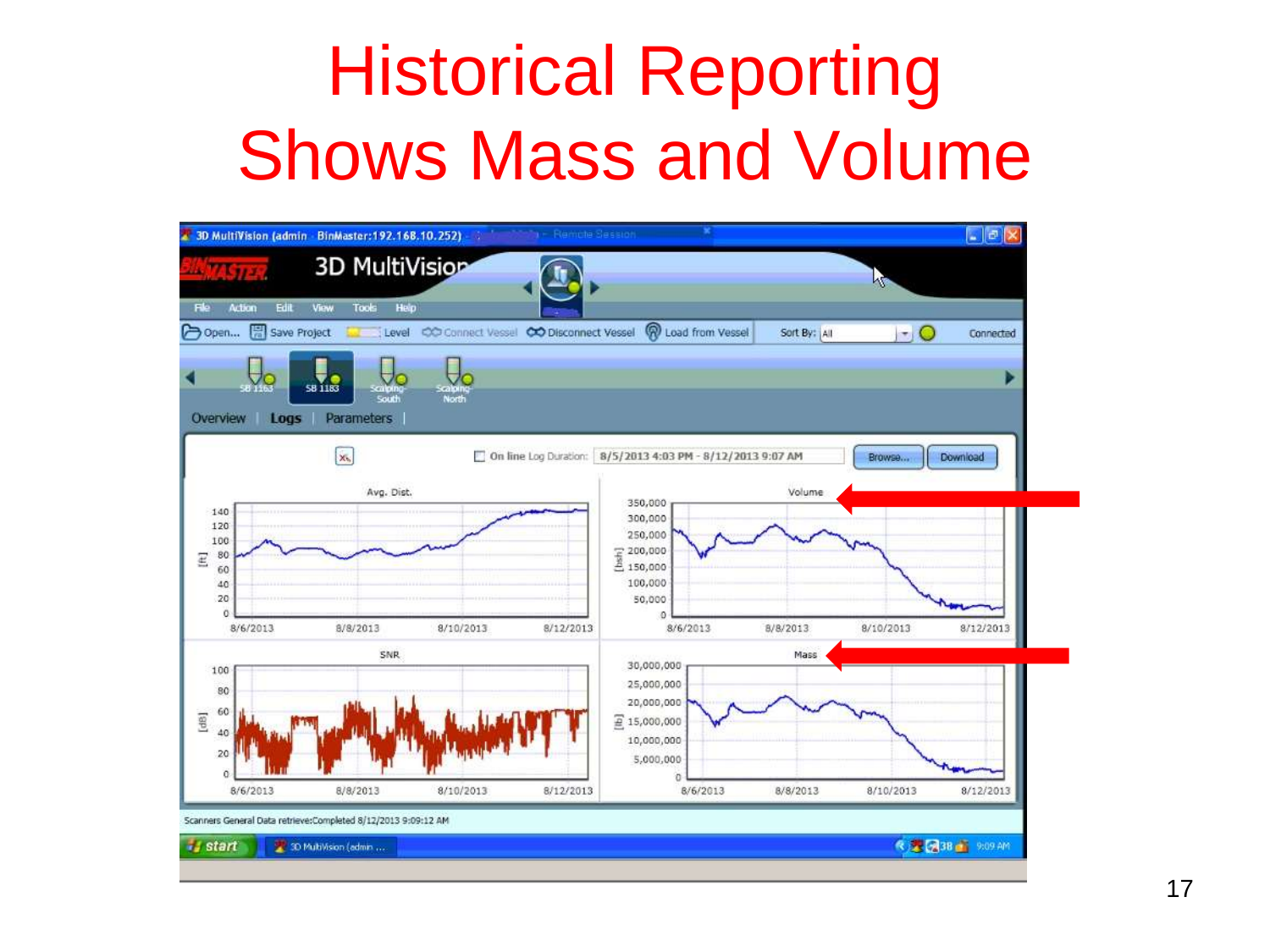#### Volume, Mass & 3D Visualization